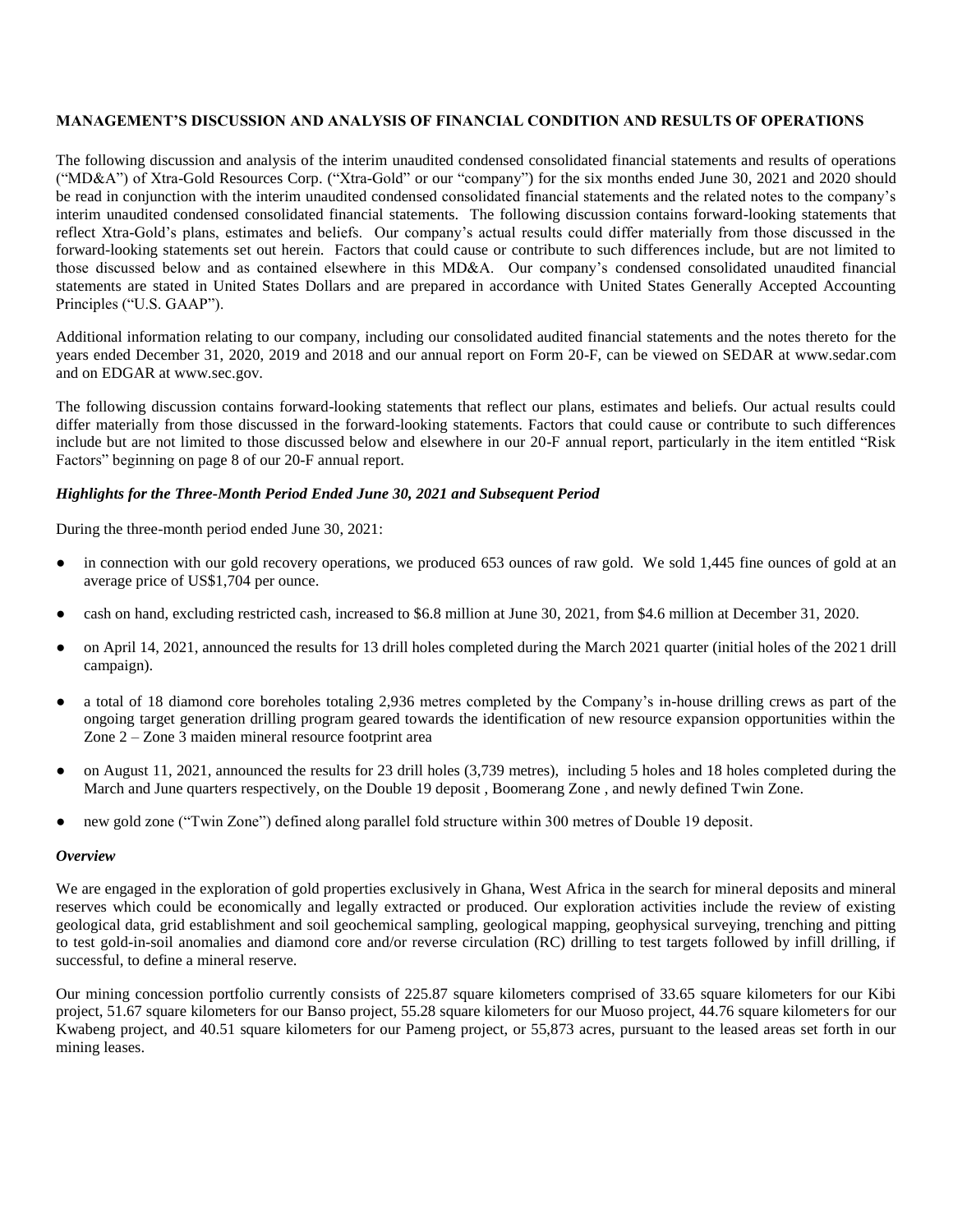# *Technical Disclosure*

The hardrock, lode gold exploration technical information relating to our mineral properties contained in this MD&A is based upon information prepared by or the preparation of which was supervised by Yves Clement, P.Geo., our Vice-President, Exploration. Mr. Clement is a Qualified Person as defined by Canadian Securities National Instrument 43-101 concerning standards of disclosure for mineral projects.

# *Plan of Operations*

Our strategic plan is, with respect to our mineral projects, to conduct an exploration program, consisting of the following: at our Kibi project:

- follow-up trenching of Zone  $2 -$ Zone 3 early stage gold shoots / showings to guide future mineral resource expansion drilling efforts;
- prospecting, reconnaissance geology, hand augering and/or scout pitting, and trenching of high priority gold-in-soil anomalies and grassroots gold targets across the extent of the Apapam concession; and
- **●** a diamond core drill program of approximately 12,000 metres, at an estimated cost of \$600,000, to be implemented utilizing the Company's in-house operated drill rigs; consisting of a combination of follow up drilling of early stage gold shoots / showings discovered by previous drilling / trenching efforts  $(2008 - 2012)$  within the Zone 2 – Zone 3 maiden mineral resource footprint area and testing of prospective litho-structural gold settings identified by recently completed 3D geological modelling; and scout drilling of new grassroots gold targets across the Apapam concession.

at our Kwabeng project:

- **●** ongoing geological compilation, prospecting, soil geochemical sampling, hand augering and/or scout pitting, and trenching to identify and/or further advance grassroots targets; and
- **●** the continuation of placer gold recovery operations at this project (commenced in March 2013);

at our Pameng project:

● ongoing geological compilation, prospecting, soil geochemical sampling, hand augering and/or scout pitting, and trenching to identify and/or further advance grassroots targets; and

at our Banso and Muoso projects:

- **●** ongoing geological compilation, prospecting, soil geochemical sampling, hand augering and/or scout pitting, and trenching to identify and/or further advance grassroots targets; and
- the continuation of placer gold recovery operations at these projects (commenced in 2015);

As at the date of this annual report, we have estimated \$400,000 for the cost for soil sampling, hand augering and/or scout pitting, and trenching at our Kibi, Kwabeng, Pameng, Banso and Muoso projects.

As part of our current business strategy, we plan to continue engaging technical personnel under contract where possible as our management believes that this strategy, at its current level of development, provides the best services available in the circumstances, leads to lower overall costs and provides the best flexibility for our business operations. For example, the purchase of an exploration drill as opposed to using contract drillers has generated significant savings to the company.

We anticipate that our ongoing efforts will continue to be focused on the exploration and development of our projects and completing acquisitions in strategic areas. We will look to acquire further interests in gold mineralized projects that fall within the criteria of providing a geological basis for development of drilling initiatives that can enhance shareholder value by demonstrating the potential to define reserves.

We continued with our recovery of placer gold operations at our Kwabeng Banso and Muoso properties in 2020. We contract out as many services as possible on our placer gold recovery operations to local Ghanaians in order to maximize cost efficiencies.

Our fiscal 2021 budget to carry out our plan of operations is approximately \$1,800,000 as follows and as disclosed in our 20-F annual report under Item 4.B – Information on Xtra-Gold – Business Overview: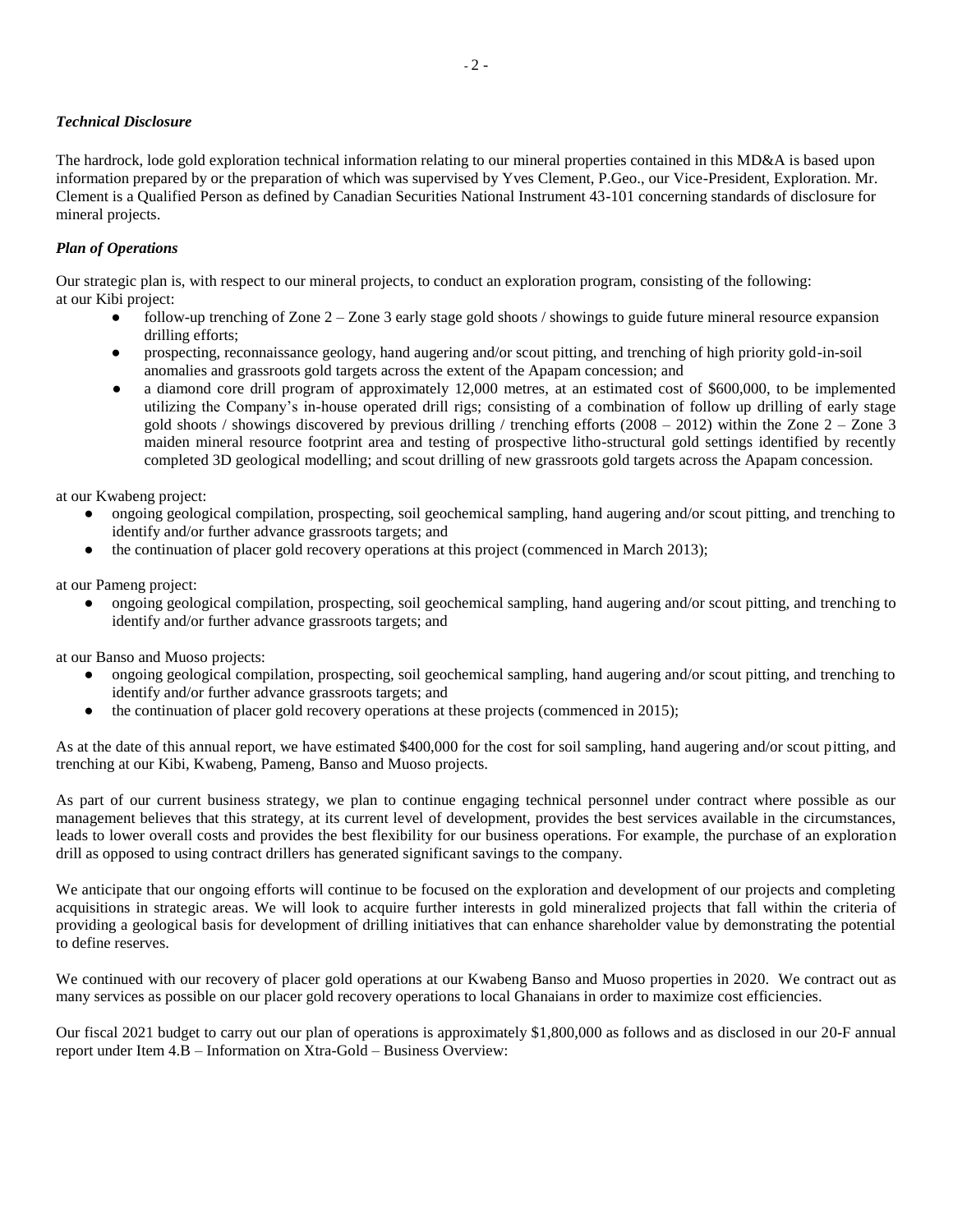| Soil sampling / trenching           | \$400,000   |
|-------------------------------------|-------------|
| Drilling                            | 600,000     |
| Administration                      | 600,000     |
| Stock-based compensation (non-cash) | 200,000     |
| <b>TOTAL</b>                        | \$1,800,000 |

These expenditures are subject to change if management decides to scale back or accelerate operations.

Our company has historically relied on funds from gold recovery from alluvial operations, equity and debt financings to finance its ongoing operations. Existing working capital, possible debt instruments, further private placements and anticipated cash flow from placer gold recovery operations are expected to be adequate to fund our company's operations over the next year. During 2021, we will require minimal capital expenditures to implement our plan of operations.

#### *Trends*

Gold prices closed in 2020 at \$1,888 per ounce, above the 2020 average of \$1,770 per ounce. The low for 2020 occurred in March, with prices gradually demonstrating strength from that time forward. We continue to see positive indicators for gold prices in the future.

The WHO-declared coronavirus pandemic continues to create a significant amount of economic uncertainty across the world. While gold prices originally surged with this announcement, prices have fallen back recently with a global asset sell off. Indicators are of significant spending programs by all governments to combat this issue while supporting national economies.

The coronavirus has negatively affected world GDP's and resulted in significant amounts of money printing by governments. This response has resulted in inflation in previous cycles.

Gold does well in times of uncertainty. National, corporate and individual debt levels increase this uncertainty and leave less room to safely manage any potential crisis.

Gold prices per ounce over the six-month period ended June 30, 2021 and previous two years are as follows:

|         | Q1 & Q2 & 2021 | 2020                       | 2019  |
|---------|----------------|----------------------------|-------|
| High    |                | $$1,943$ $$2,067$ $$1,546$ |       |
| Low     |                | $1,684$ $1,474$ $1,270$    |       |
| Average | 1.807          | 1.770                      | 1,392 |

The tone for the precious metals market in the near future will depend on the U.S. dollar strength. While the US Federal Reserve has continued to express a neutral stance to interest rates, current events have led to significant rate decreases recently. The focus going forward will be on how much economic growth, government deficits and debts affect the ability of the Federal Reserve to increase future rates or shrink its balance sheet. Any further wobble or extension of the time to address the issues related to the pandemic in the US economy could interfere with the rate increases and create uncertainty about the US economy, which would be good for gold prices.

Overall, a lower U.S. dollar should lead to higher costs in U.S. dollar terms to identify and explore for gold but could be more than offset by higher gold prices, resulting in greater interest in gold exploration companies. Conversely, if the U.S. dollar strengthens further, interest in the gold exploration sector could be reduced.

Currently, Covid-19 has not affected any of the Company's operations in Ghana. The first cases of Covid-19 were detected much later in Ghana than other parts of the world, and Government action has limited the incidence of transmission. The Company continues to monitor the potential effects on its operations and is implementing protocol to hopefully help in minimize its impact. However, investors are cautioned this is an evolving issue, and that there is not guarantee the Company's protocols will be effective.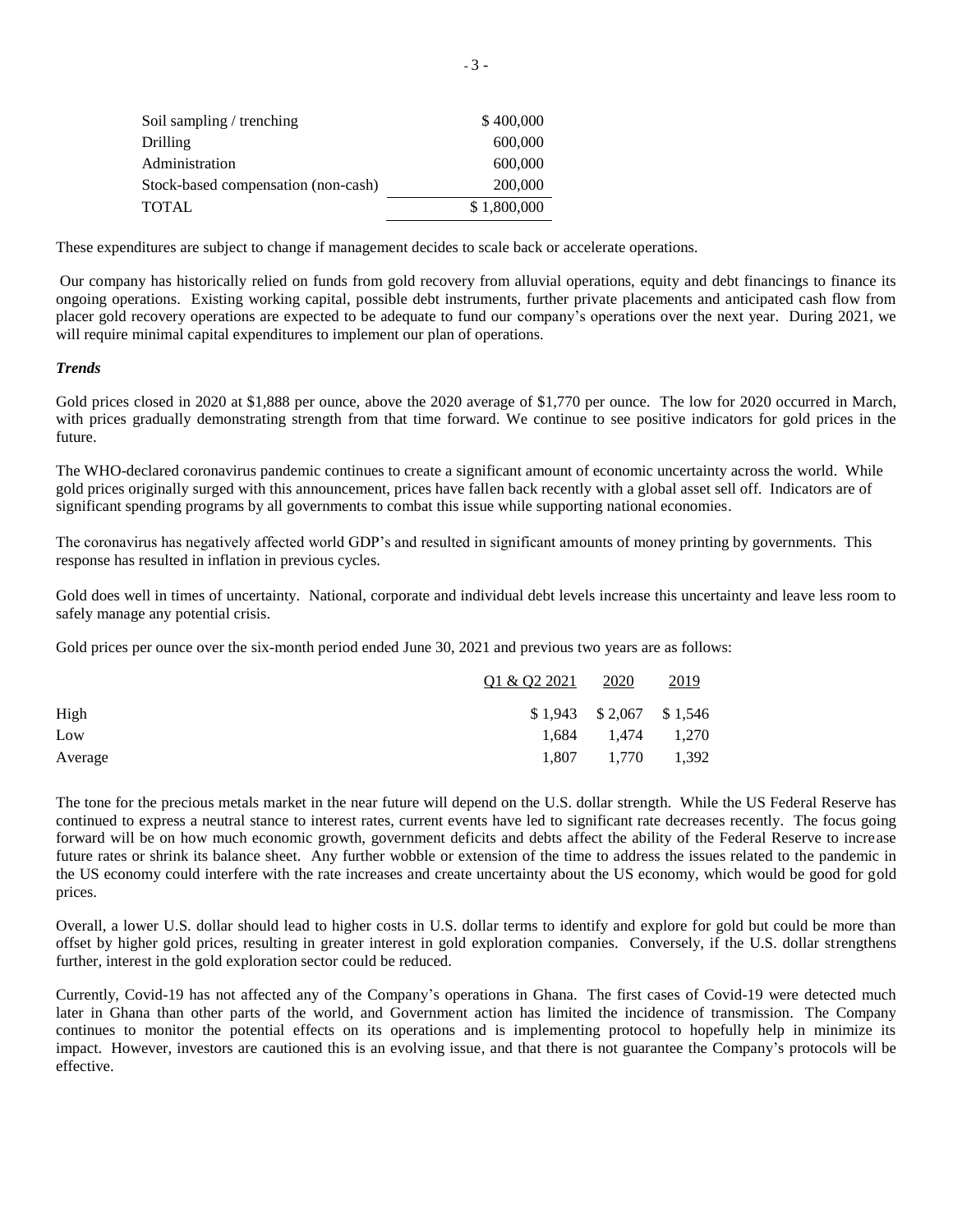|                                                                                         | 2020            | 2019            | 2018            | 2017            | 2016            |
|-----------------------------------------------------------------------------------------|-----------------|-----------------|-----------------|-----------------|-----------------|
|                                                                                         | \$              | \$              | \$              | \$              | \$              |
| Operating revenues                                                                      | N <sub>il</sub> | N <sub>il</sub> | N <sub>il</sub> | N <sub>il</sub> | N <sub>il</sub> |
| Consolidated pre tax income for the year                                                | 2,297,023       | 2,388,347       | 1,539,294       | 453,932         | (467,711)       |
| Net gain attributable to non-controlling interest                                       | (141, 782)      | (140,390)       | (233, 111)      | (98,077)        | (13, 173)       |
| Income tax                                                                              | (294, 992)      | N <sub>il</sub> | N <sub>il</sub> | N <sub>il</sub> | N <sub>il</sub> |
| Net gain (loss) Xtra-Gold Resources Corp.                                               | 1,860,249       | 2,247,957       | 1,306,183       | 355,855         | (480, 884)      |
| Basic and diluted income (loss) attributable to<br>common shareholders per common share | 0.04            | 0.05            | 0.03            | 0.01            | (0.01)          |
| Total current assets                                                                    | 7,739,823       | 5,438,858       | 3,258,955       | 1,825,775       | 1,593,038       |
| Total assets                                                                            | 9,340,942       | 6,875,325       | 4,790,576       | 3,328,082       | 2,895,984       |
| Total current liabilities                                                               | 426,819         | 443,540         | 624,205         | 443,457         | 486,613         |
| <b>Total liabilities</b>                                                                | 426,819         | 443,540         | 624,205         | 443,457         | 486,613         |
| Working capital                                                                         | 7,313,004       | 4,995,317       | 2,634,750       | 1,382,318       | 1,106,425       |
| Capital stock                                                                           | 46,817          | 45,844          | 46,246          | 47,782          | 48,174          |
| Total equity                                                                            | 8,914,123       | 6,431,785       | 4,166,371       | 2,884,625       | 2,409,371       |
| Total Xtra-Gold Resources Corp. stockholders' equity                                    | 9,226,864       | 6,886,308       | 4,761,284       | 3,712,649       | 3,335,472       |
| Dividends declared per share                                                            | Nil             | Nil             | Nil             | Nil             | Nil             |
| Basic weighted average number of common shares<br>outstanding                           | 46,645,387      | 46,095,232      | 47,089,027      | 47,948,596      | 47,256,630      |
| Basic and diluted weighted average number of<br>common shares outstanding               | 49,033,887      | 49,589,430      | 49,405,027      | 51,339,216      | 47,256,630      |

## *Summary of the last five fiscal years ending December 31*

## *Summary of Quarterly Results*

| <b>Three Months Ended</b> | <b>Net Income (Loss)</b><br>\$ | <b>Basic and Diluted</b><br>Income (Loss) Per<br><b>Share</b><br>\$ |
|---------------------------|--------------------------------|---------------------------------------------------------------------|
| June 30, 2021             | \$319,729                      | \$ 0.01                                                             |
| March 31, 2021            | 1,920,672                      | 0.04                                                                |
| December 31, 2020         | (427, 897)                     | (0.01)                                                              |
| September 30, 2020        | 714,181                        | 0.02                                                                |
| June 30, 2020             | 1,216,221                      | 0.03                                                                |
| March 31, 2020            | 357.744                        | 0.01                                                                |
| December 31, 2019         | (147, 234)                     | (0.00)                                                              |
| September 30, 2019        | 1,501,085                      | 0.03                                                                |

# *Results of Operations for the Three Months Ended June 30, 2021 as Compared to the Three Months Ended June 30, 2020*

Our company's net income for the three months ended June 30, 2021 was \$319,729 as compared to a net income of \$1,216,211 for the three months ended June 30, 2020. Increased gold recovery results in 2021 were offset by reduced gains on the Company's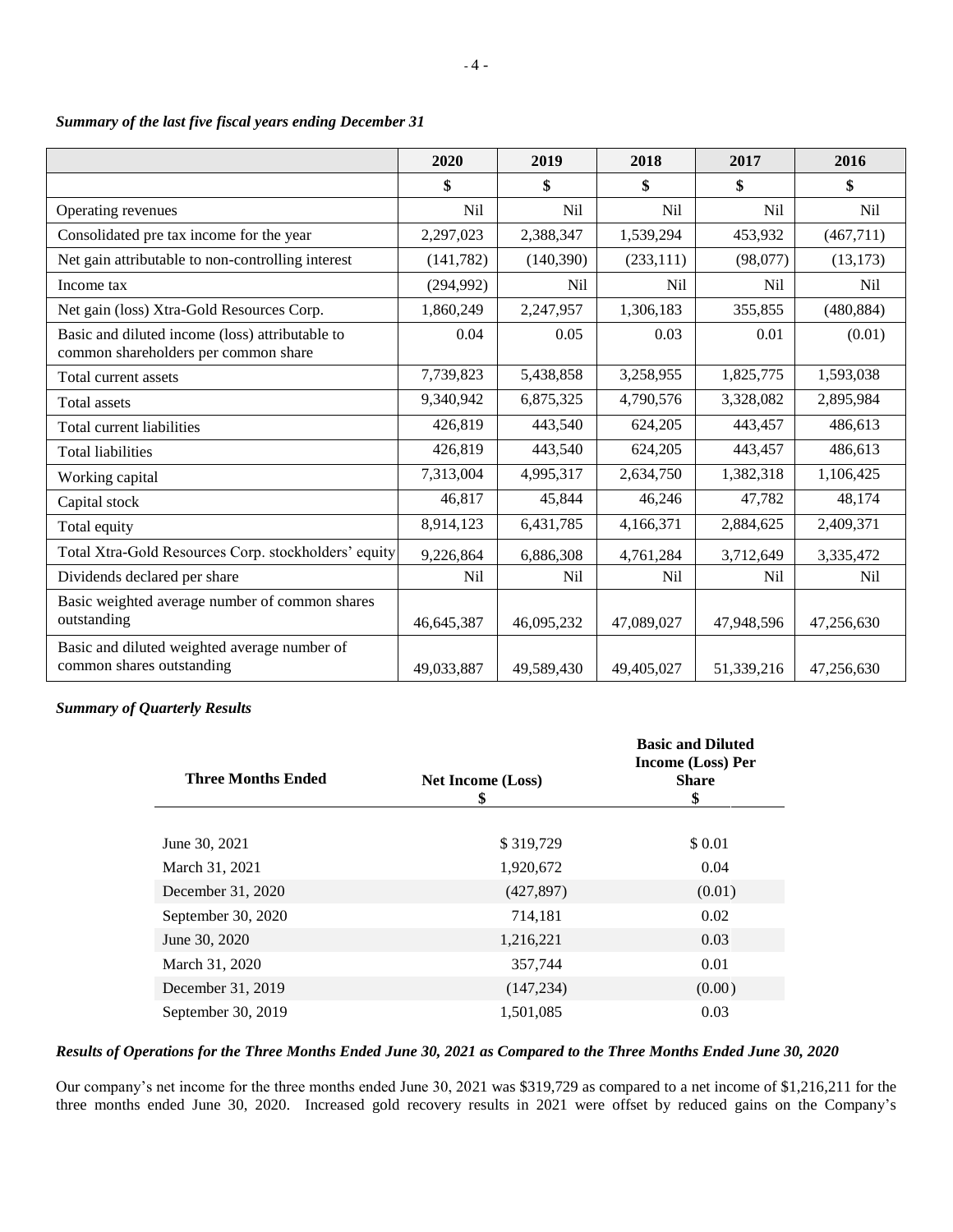investment portfolio, and increased exploration and tax expenses as compared to the June 2020 quarter.

Our company's basic and diluted net income per share for the three months ended June 30, 2021 was \$0.01 compared to a net income of \$0.03 per share for the three months ended June 30, 2020. The weighted average number of shares outstanding was 46,797,047 basic and 48,963,477 fully diluted at June 30, 2021 compared to 46,712,941 basic and 49,138,941 fully diluted for the three months ended June 30, 2020. The increase in the weighted average number of shares outstanding can be attributed to the exercise of warrants and stock options in the June 2020 quarter. The company renewed its share repurchase program in early 2021 and will enter the market to purchase shares when it feels the share price justifies the expenditure.

We incurred expenses of \$683,476 in the three months ended June 30, 2021 as compared to \$367,888 in the three months ended June 30, 2020. Amortization for the three months ended June 30, 2021 was \$51,339 as compared to \$40,646 for the three months ended June 30, 2020. The company added a second drill and some additional field equipment in 2020 and three pickups trucks in 2021. General and administrative (**"G&A"**) expenses were \$77,387 in the three months ended June 30, 2021 as compared to \$115,992 in the three months ended June 30, 2020. Most of the expense relates to marketing fees, consulting, professional fees, and non-cash expense related to stock-based compensation. Exploration costs increased to \$554,750 as compared to \$211,250 for the three months ended June 30, 2020 as consulting services were purchased to help with the compilation and interpretation of the data and drilling expenses were incurred, especially for replacement parts. All exploration costs were expensed in the periods.

Exploration activities for the June 2021 quarter focussed on the Kibi Gold Project (Apapam Mining Lease) with the continuation of the target generation drilling program geared towards the identification of new resource expansion opportunities within the Zone 2 – Zone 3 maiden mineral resource footprint area. Eighteen (18) diamond core boreholes totalling 2,936 metres were completed by the Company's in-house drilling crews during the present quarter with drilling efforts dedicated to resource expansion targets on Zone 3 of the Kibi Gold Project, including: 8 holes (986.5 metres) on the newly defined Twin Zone, 6 holes (892 metres) on the Boomerang Zone, and 4 holes (1,057.5 metres) on the Double 19 deposit, respectively. The target generation drilling program is designed to follow up on early stage gold shoots / showings discovered by previous drilling / trenching efforts (2008 – 2012), test down-plunge extensions and/or fold limbs of existing resource bodies, and to test prospective litho-structural gold settings identified by recently completed 3D geological modelling. A total of 121 boreholes totaling 16,743 metres have been completed to date during the ongoing Zone 2 – Zone 3 resource expansion drilling program initiated in late September 2019.

The assay results for 23 boreholes  $(3,739$  metres) of the ongoing Zone  $2 -$ Zone 3 resource expansion target generation drilling program, including 5 holes completed during the March quarter (#KBDD21392 - #KBDD21396) and 18 holes completed during the June quarter (#KBDD21397 - #KBDD21414), were reported by the Company on August 11, 2021, 2021 including the following highlights:

- 65.0 metres grading 1.03 grams per tonne ("g/t') gold, including 2.42 g/t gold over 13.5 metres, from a down-hole depth of 33 metres in #KBDD21411 and 43.1 metres grading 0.75 g/t gold, including 3.65 g/t gold over 3.0 metres and 1.29 g/t gold over 9.0 metres, from a down-hole depth of 28.5 metres in #KBDD21402 (Boomerang Zone – Fold Hinge)
- multiple gold intercepts over 87 metre core-length from a down-hole depth of 68 metres in #KBDD21400, including: 0.59 g/t gold over 7.0 metres, 0.51 g/t gold over 15.0 metres, 1.51 g/t gold over 5.0 metres, and 1.28 g/t gold over 11.0 metres (Boomerang Zone)
- 7.3 metres grading 1.93 g/t gold from a down-hole depth of 70.7 metres in #KBDD21409 and 15.0 metres grading 1.02 g/t gold, including 1.44 g/t gold over 6.2 metres, from a down-hole depth of 99.0 metres in undercut hole #KBDD21410 (New Twin Zone)

The early stage Boomerang Zone is located at the southwestern extremity of Zone 3, approximately 1,500 metres to the southwest of the current Zone 2 gold resource footprint. Recent 3D litho-structural modelling indicates that the Boomerang Zone gold mineralization occupies an inferred NE-plunging, tight to isoclinal, anticlinal fold hinge zone. The mineralization is preferentially emplaced along the contacts between the stacked granitoid – metasedimentary rock units and/or internally within the fractured granitoid. With the present Boomerang Zone drilling efforts gold mineralization has now been traced over an approximately 215 metre trend-length and 80 metre width of the anticlinal fold structure, and down to a vertical depth of approximately 165 metres.

The Twin Zone consists of a newly define gold mineralization zone occupying an apparent parallel fold structure located approximately 300 metres northwest of the neighbouring Double 19 deposit. With Typical Kibi-type (Zone 2) Granitoid-hosted gold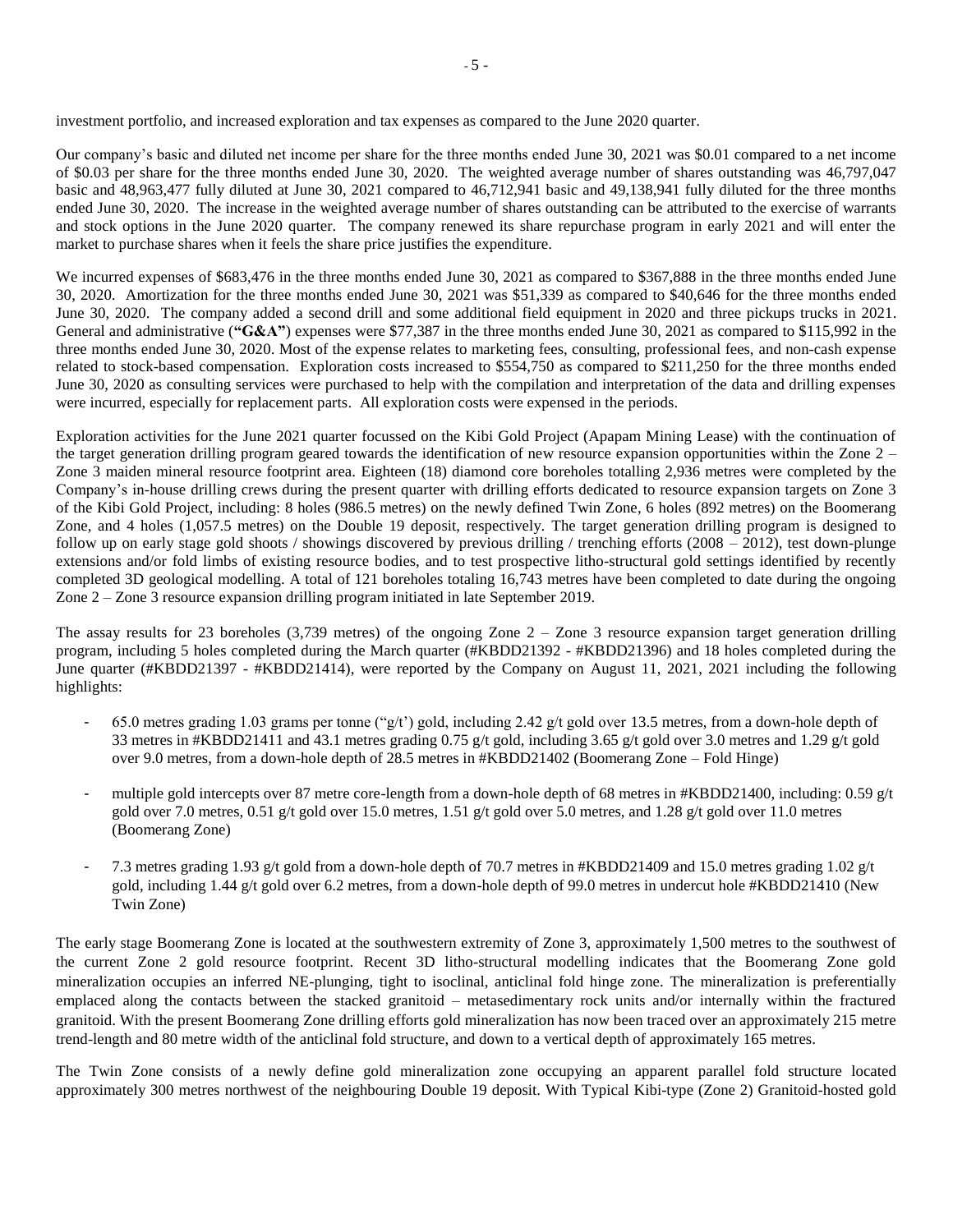mineralization traced to date over an approximately 210 metre trend-length of the anticlinal fold structure and down to a vertical depth of approximately 105 metres.

The maiden Kibi Gold Project mineral resource estimate (October 26, 2012) encompasses the Big Bend, East Dyke, South Ridge and Mushroom deposits in Zone 2 and the Double 19 deposit in Zone 3. In aggregate, these five gold deposits lying within approximately 1.6 kilometres of each other are estimated to encompass an indicated mineral resource of 3.38 million tonnes grading 2.56 g/t gold for 278,000 ounces of contained gold and an additional inferred mineral resource of 2.35 million tonnes grading 1.94 g/t gold for 147,000 ounces of contained gold ( $@$  base case 0.5 g/t cut-off). The Zone 2 – Zone 3 maiden mineral resource represents the first ever mineral resource generated on a lode gold project within the Kibi Gold Belt. Gold mineralization is characterized by auriferous quartz vein sets hosted in Belt-type granitoids geologically analogous to other "Granitoid-hosted" gold deposits of Ghana, including Kinross Gold's Chirano and Newmont Mining's Subika deposits in the Sefwi gold belt. The above mineral resource estimate was filed in accordance with National Instrument 43-101 (NI 43-101) requirements with the Technical Report entitled "*Independent Technical Report, Apapam Concession, Kibi Project, Eastern Region, Ghana*", prepared by SEMS Explorations and dated October 31, 2012, filed under the Company's profile on SEDAR at [www.sedar.com.](http://www.sedar.com/)

We did not conduct any exploration activities on our Kwabeng, Pameng, Banso and Muoso projects during the current reporting period.

*Cautionary Note on Mineral Resources*: Mineral resources are not mineral reserves and by definition do not demonstrate economic viability. This mineral resource estimate includes inferred mineral resources that are normally considered too speculative geologically to have economic considerations applied to them that would enable them to be categorized as mineral reserves. There is also no certainty that these inferred mineral resources will be converted to the measured and indicated resource categories through further drilling, or into mineral reserves, once economic considerations are applied. The stated figures for contained gold are in-situ mineral resources.

We reported a gain of \$1,542,585 related to other items for the three months ended June 30, 2021 compared to a gain of \$1,661,176 for the three months ended June 30, 2020. Increased gold recovery, and the lower mark to market value of the investment portfolio in 2021 created most of the difference in the comparative periods.

During the three months ended June 30, 2021, gold recovery operations were slower than normal, with operations suspended for the last half of the quarter. The government of Ghana was taking aggressive action against illegal miners during this period. Although the company's operations are legal, temporarily shutting down operations represented the safest course of action for our local contractors. Operations have recommenced in Q3 2021. We sold 1,455 ounces of fine gold from our gold recovery operations in the three months ended June 30, 2021 compared to 865 ounces of fine gold from our share of the placer gold operations received during the three months ended June 30, 2020. Our gold receipts, after royalties and expenses during the three months ended June 30, 2021 generated a gain on gold recovery of \$1,554,973 (June 30, 2020 – gain of \$872,451). We recovered 653 raw ounces of gold during Q2 2021. Gold sales relating to our share of gold is not recognized until the risks and rewards of ownership passed to the buyer. These placer gold recovery operations were contracted to local Ghanaian groups. We pay a 5% government royalty on our gold sales. Using local contractors promotes the local economy while avoiding illegal workings on our projects.

During the three months ended June 30, 2021, our company had a foreign exchange loss of \$132,044 compared to a loss of \$32,156 in the three months ended June 30, 2020. The U.S. dollar strengthened during the quarter against the Canadian dollar and Ghanaian cedi.

Our company recognized a trading and holding gain on marketable securities of \$108,604. Unrealized gains and losses reflect markto-market changes in the investment portfolio during a period. Since a significant portion of the portfolio is held in Canadian denominated securities, the devaluation of the Canadian dollar in the quarter negatively affected carrying values. A realized gain is recognized when securities are sold from the investment portfolio, being the difference between the selling price and the purchase price of the security sold. At the time of the sale, any mark-to-market gain or loss which is related to the security sold, previously recognized in unrealized gains and losses, are reversed.

The income tax expense resulted mostly from gold recovery operations in Ghana.

### *Results of Operations for the Six Months Ended June 30, 2021 as Compared to the Six Months Ended June 30, 2020*

Our company's net gain for the six months ended June 30, 2021 was \$319,729 as compared to a net gain of \$1,573,965 for the six months ended June 30, 2020, an reduction of \$1,254,236. Increased gold recovery results in 2021 were offset by reduced gains on the Company's investment portfolio, and increased exploration and tax expenses as compared to the June 2020 period.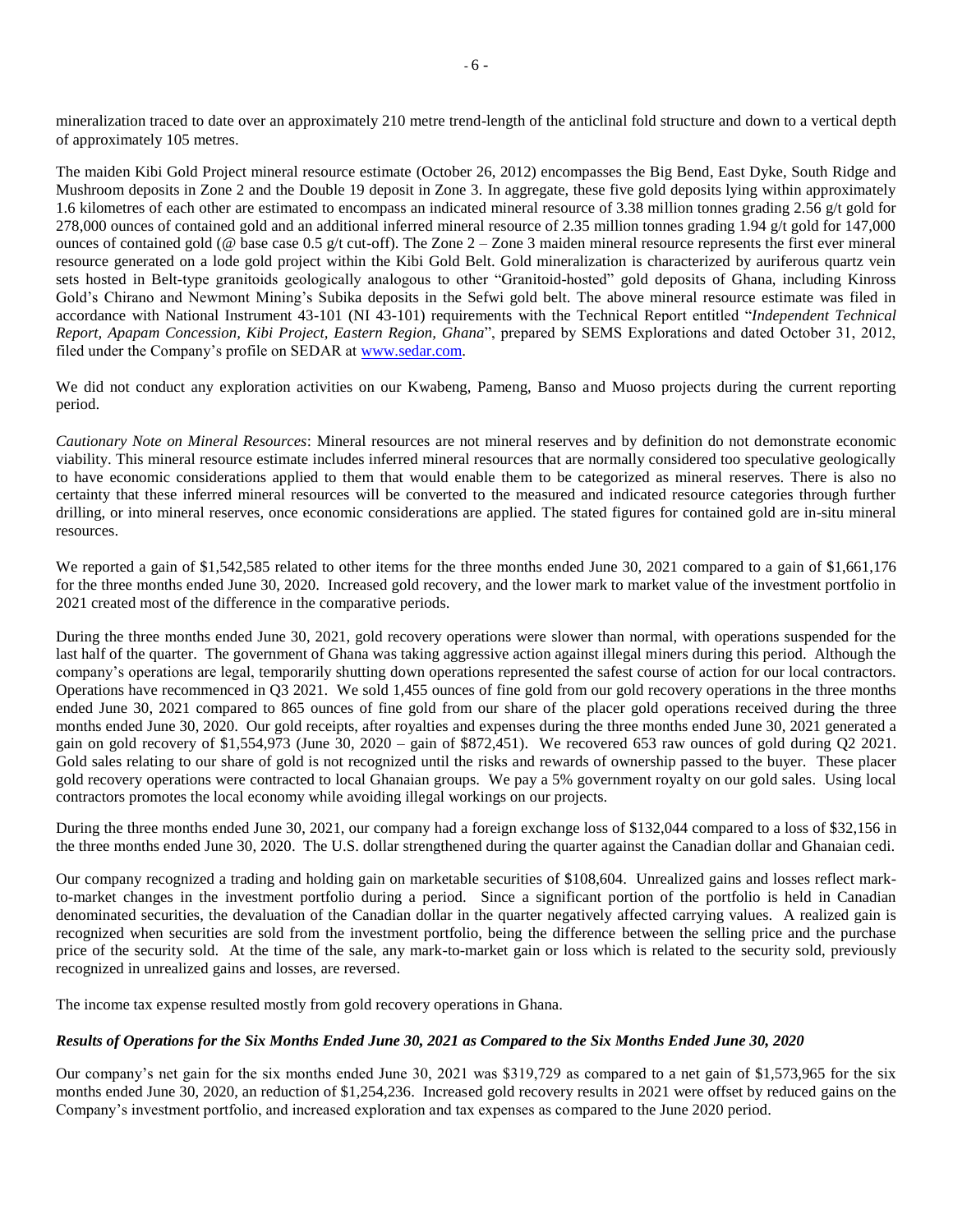Our company's basic and diluted net gain per share for the six months ended June 30, 2021 was \$0.05 compared to a net gain of \$0.03 per share for the six months ended June 30, 2020. The weighted average number of shares outstanding was 46,817,477 at June 30, 2021 compared to 46,442,046 for the six months ended June 30, 2020. The increase in the weighted average number of shares outstanding can be attributed to the exercise of warrants and stock options in 2020. The fully diluted weighted average number of shares outstanding was 48,943,047 at June 30, 2021 compared to 48,868,046 for the six months ended June 30, 2020. The fully diluted share positions did not materially affect the earning per share in either period.

We incurred expenses of \$1,066,758 in the six months ended June 30, 2021 as compared to \$600,044 in the six months ended June 30, 2020, an increase of \$466,714. Increased exploration expense in 2021 reflects consulting help to compile and interpret information and replacement parts for the drill.

We reported a gain of \$2,486,770 related to other items for the six months ended June 30, 2021 compared to a gain of \$1,725,721 for the six months ended June 30, 2020. Improved gold recovery in 2021 and portfolio trading gains was mostly offset by foreign exchange losses.

During the six months ended June 30, 2021, we sold 3,462 ounces of fine gold from our gold recovery operations compared to 2,037 ounces of fine gold from our share of the placer gold operations received during the six months ended June 30, 2020.

## **Recent Capital Raising Transactions**

Our activities, principally the exploration and acquisition of properties for gold and other metals, may be financed through joint ventures or through the completion of equity transactions such as equity offerings and the exercise of stock options and warrants.

During 2021, the company issued 130,000 shares at prices between CAD\$0.23 and CAD\$0.50 per share for cash proceeds of \$30,180 on the exercise of stock options.

During 2020, the company issued 885,000 shares at CAD\$0.50 per share for cash proceeds of \$334,132 on the exercise of warrants and issued 346,500 shares at prices between CAD\$0.15 and CAD\$0.50 per share for cash proceeds of \$71,912 on the exercise of stock options.

There were no capital raising transactions in 2021, nor in 2020.

## **Liquidity and Capital Resources**

We are an exploration company focused on gold and associated commodities and do not have operating revenues; and therefore, we must utilize our current cash reserves, income from placer gold sales, income from investments, funds obtained from the exercise of stock options and warrants and other financing transactions to maintain our capacity to meet the planned exploration programs, or to fund any further development activities. There is no certainty that future financing will be available to us in the amounts or at the times desired on terms acceptable to us, if at all.

Cash on hand was increased by \$2.4 million during the first six months of 2021, to \$7.1 million. Operations provided cash of \$2.6 million. Cash of \$1.2 million was used to purchase investments in 2021 while proceeds from the sale of investments generated \$1.4 million of cash. Payables were increased, mostly due to gold recovery expenses and an accrual for income taxes payable in Ghana related to 2021 operations. Cash of \$0.2 million was used to purchase fixed assets, pickup trucks, during 2021. Cash of \$0.1 million was used to repurchase shares in 2021.

During the period ended June 30, 2021, 179,000 shares were re-purchased for \$115,152 and were cancelled. A total of 5,200 common shares re-purchased in 2020 for \$4,857 were cancelled in 2021. A further total of 19,300 common shares were re-purchased in June 2021, for \$16,397 and held in treasury. These 19,300 shares were cancelled in July 2021.

Our shares of common stock, warrants and stock options outstanding as at August 13, 2021, June 30, 2021, and December 31, 2020, were as follows:

|               | <b>August 13, 2021</b> | <b>June 30, 2021</b> | <b>December 31, 2020</b> |
|---------------|------------------------|----------------------|--------------------------|
| Common Shares | 46.817.217             | 46.762.817           | 46.817.017               |
| Warrants      |                        | $\sim$               |                          |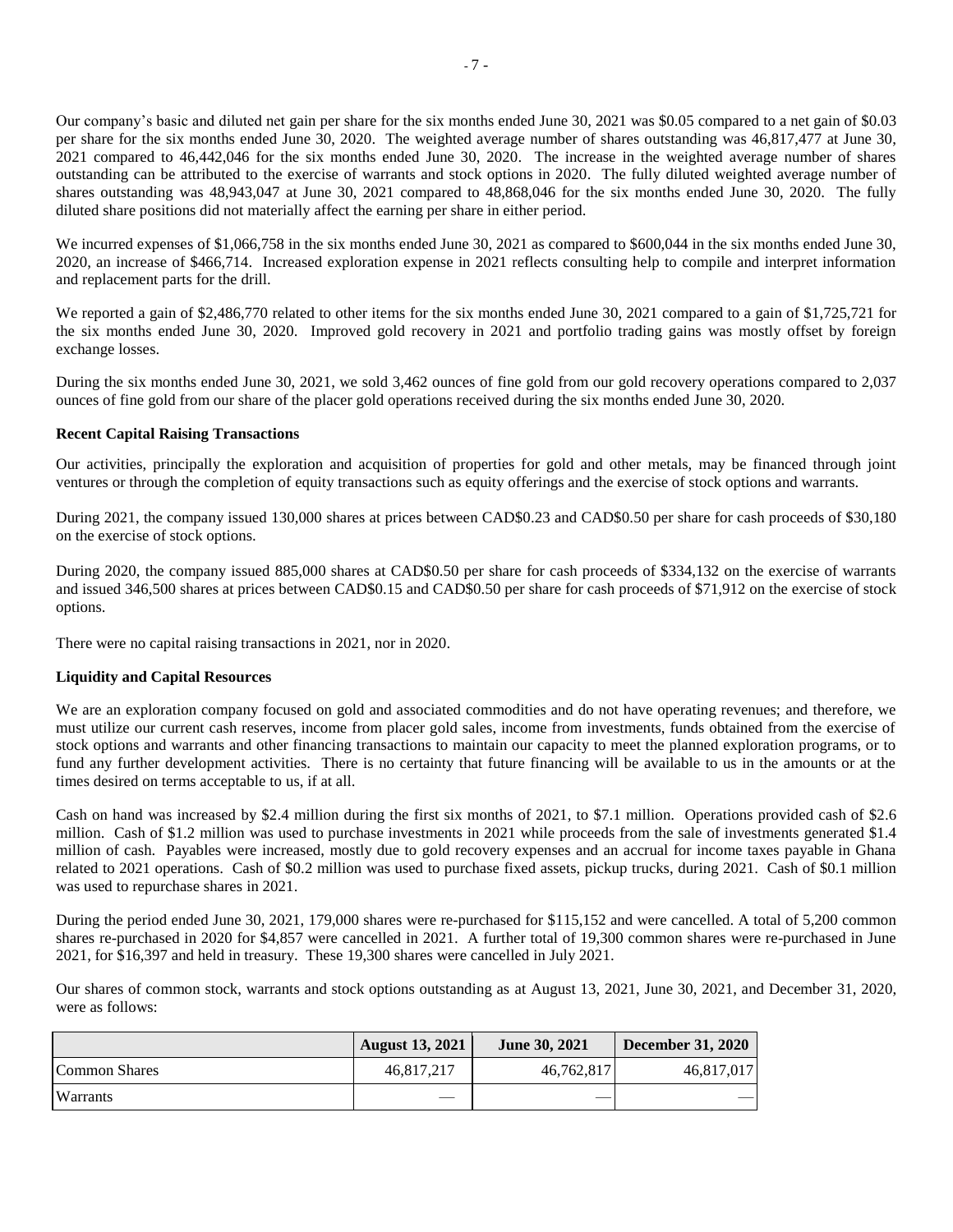| <b>Stock Options</b> | 2,381,000  | 2,506,000  | 2,636,000  |
|----------------------|------------|------------|------------|
| Fully diluted        | 49,198,217 | 49,268,817 | 49,453,017 |

Subsequent to June 30, 2021, 19,300 shares which were purchased in June 2021 and 51,300 shares which were purchased in July 2021 and these shares will be cancelled in the normal course of operations.

As of the date of this MD&A, the exercise of all outstanding options would raise approximately \$0.9 million, however such exercise is not anticipated until the market value of our shares of common stock increases in value.

We remain debt free and our credit and interest rate risk is limited to interest-bearing assets of cash and bank or government guaranteed investment vehicles. Accounts payable and accrued liabilities are short-term and non-interest bearing.

Our liquidity risk with financial instruments is minimal as excess cash is invested with a Canadian financial institution in governmentbacked securities or bank-backed guaranteed investment certificates.

Our fiscal 2021 budget to carry out our plan of operations is approximately \$1,800,000 as disclosed in our Plan of Operations section above and in our 20-F annual report under Item 4.B – Information on Xtra-Gold – Business Overview". These expenditures are subject to change if management decides to scale back or accelerate operations. We believe that we are adequately capitalized to achieve our operating plan for fiscal 2021. However, our losses raise substantial doubt about our ability to continue as a going concern. Our auditors have issued an explanatory paragraph in their audit opinion for the year end December 31, 2020.

### *Going Concern*

The Company is in development as an exploration company. It may need financing for its exploration and acquisition activities. Although the Company has incurred a gain of \$2,240,401 for the period ended June 30, 2021, it has an accumulated a deficit of \$20,572,740. Results for the period ended June 30, 2021 are not necessarily indicative of future results. The uncertainty of gold recovery and he fact the Company does not have a demonstrably viable business to provide future funds, raises substantial doubt about its ability to continue as a going concern for one year from the issuance of the financial statements. The ability of the Company to continue as a going concern is dependent on the Company's ability to raise additional capital and implement its business plan, which is typical for junior exploration companies. The financial statements do not include any adjustments related to the recoverability and classification of asset amounts or the classification of liabilities that might be necessary should the Company be unable to continue as a going concern.

Management of the Company ("Management") is of the opinion that sufficient financing will be obtained from external sources and further share issuances will be made to meet the Company's obligations. The Company's discretionary exploration activities do have considerable scope for flexibility in terms of the amount and timing of exploration expenditure, and expenditures may be adjusted accordingly if required.

## **Related Party Transactions**

During the six-month periods ended June 30, 2021 and 2020, the Company entered into the following transactions with related parties:

|                                                                | <b>June 30, 2021</b> | <b>June 30, 2020</b> |
|----------------------------------------------------------------|----------------------|----------------------|
|                                                                |                      |                      |
| Consulting fees paid or accrued to officers or their companies | \$811,444            | \$295,326            |
| Directors' fees                                                | 1.203                | 1,100                |
|                                                                |                      |                      |
| Stock option grants to officers and directors                  |                      |                      |
| Stock option grant price range                                 |                      |                      |

Of the total consulting fees noted above, \$620,576 (June 30, 2020 - \$329,799) was incurred by the Company to a private company of which a related party is a 50% shareholder and director. The related party was entitled to receive \$310,288 (June 30, 2020 - \$164,900) of this amount. As at June 30, 2021, a balance of \$58,621 (December 31, 2020 - a prepaid balance of \$12,065) is due to this related company.

During the six months ended June 30, 2021 and 2020 the Company did not grant stock options to insiders.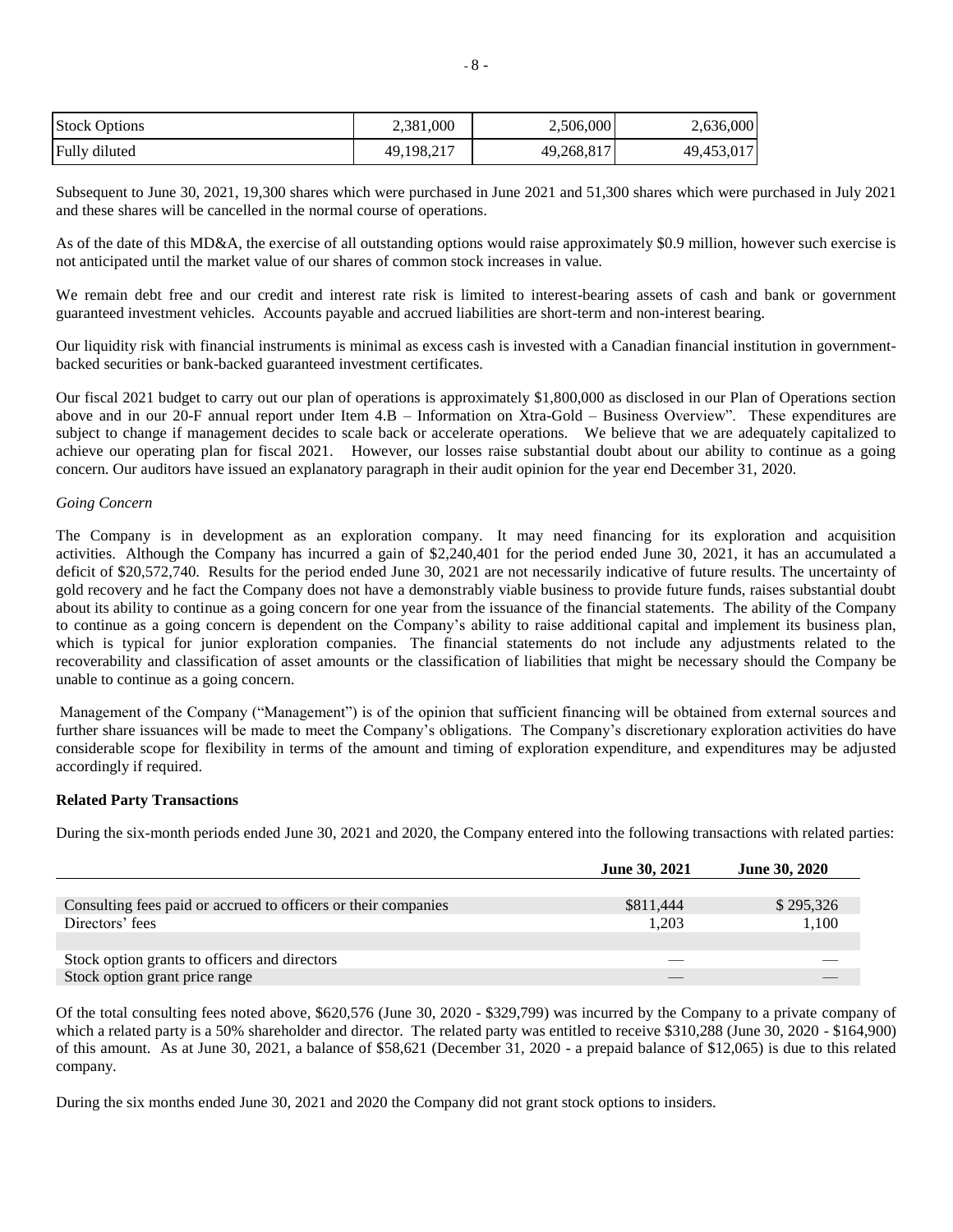## *Material Commitments* **Mineral Property Commitments**

Our company is committed to expend, from time to time fees payable:

to the Minerals Commission of Ghana for:

- (a) to the Minerals Commission for:
	- (i) a new grant or renewal of an expiry date of a prospecting license (currently an annual fee maximum of \$70.00 per cadastral unit/or 21.24 hectare);
	- (ii) a new grant or renewal of a mining lease (currently an annual fee maximum of \$1,000.00 per cadastral units/or 21.24 hectare); and
	- (iii) annual operating permits;

(b) to the Environmental Protection Agency ("EPA") (of Ghana) for:

- i) processing and certificate fees with respect to EPA permits;
- ii) the issuance of permits before the commencement of any work at a particular concession; or
- iii) the posting of a bond in connection with any mining operations undertaken by the Company;

(c) for a legal obligation associated with our mineral properties for clean up costs when work programs are completed.

## *Purchase of Significant Equipment*

We consider the availability of equipment to conduct our exploration activities. In 2021 we purchased three pickup trucks. In 2020 we purchased a second drill, a dozer, some pickups and a generator. While we do not expect we will be buying any additional equipment in the foreseeable future, we will continue to assess the situation and weigh our program needs against equipment availability.

## *Off Balance Sheet Arrangements*

Our company has no off balance sheet arrangements.

### **Fair value of financial assets and liabilities**

We invest all excess cash primarily in time deposits, money market funds, corporate debt securities, equities, limited partnerships, and rights and warrants.

We classify all marketable debt securities that have stated maturities of three months or less from the date of purchase as cash equivalents and those with stated maturities of greater than three months as marketable securities on our Consolidated Balance Sheets.

We determine the appropriate classification of our investments in marketable debt securities at the time of purchase and re-evaluate such designation at each balance sheet date. We have classified and accounted for our marketable debt securities as trading securities. After consideration of our risk versus reward objectives, as well as our liquidity requirements, we may sell these debt securities prior to their stated maturities. For all of our marketable debt securities we have elected the fair value option, for which changes in fair value are recorded in other income (expense), net. We determine any realized gains or losses on the sale of marketable debt securities on a specific identification method, and we record such gains and losses as a component of other income (expense), net.

The following tables summarize our debt securities, at their fair value, by significant investment categories as of June 30, 2021 and December 31, 2020:

| Level $1 -$ Cash equivalents | <b>June 30, 2021</b> | <b>December 31, 2020</b> |
|------------------------------|----------------------|--------------------------|
|                              |                      |                          |
| Money market funds           | \$5.236.512          | \$3,772,568              |
|                              | \$5,236,512          | \$3,772,568              |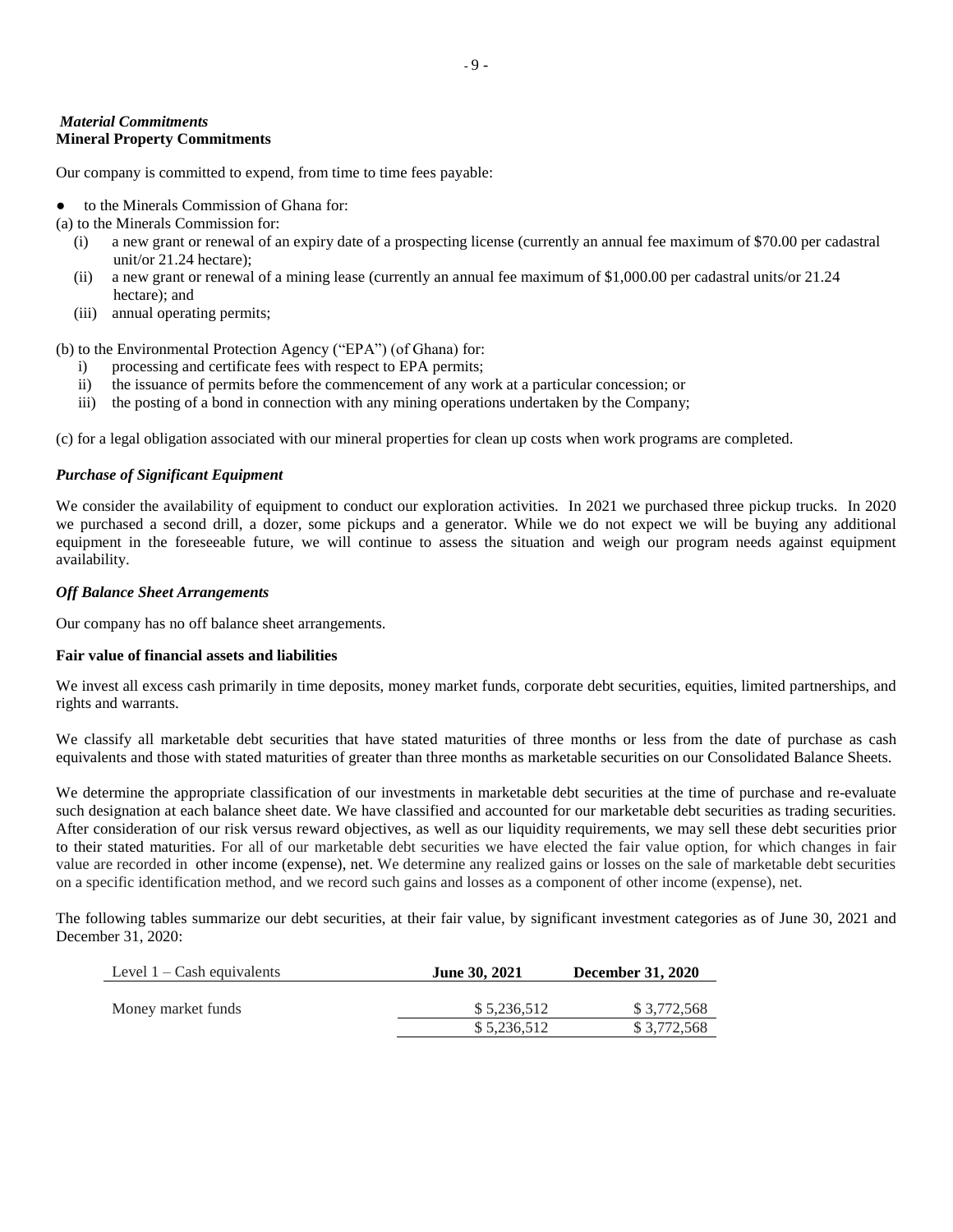|                           | <b>June 30,</b><br>2021 | <b>Quoted Prices</b><br>in Active<br><b>Markets</b><br>(Level 1) |   | <b>Significant</b><br><b>Other</b><br><b>Observable</b><br><b>Inputs</b><br>(Level 2) |   | <b>Significant</b><br><b>Unobservable</b><br><b>Inputs</b><br>(Level 3) |
|---------------------------|-------------------------|------------------------------------------------------------------|---|---------------------------------------------------------------------------------------|---|-------------------------------------------------------------------------|
| Cash and cash equivalents | \$<br>6,823,148         | \$<br>6,674,232                                                  | S |                                                                                       | S |                                                                         |
| Restricted cash           | 296,322                 | 296,322                                                          |   |                                                                                       |   |                                                                         |
| Marketable securities     | 2,627,054               | 2,865,193                                                        |   |                                                                                       |   |                                                                         |
| Total                     | 9,746,524               | 9,835,747                                                        |   |                                                                                       |   |                                                                         |

|                           | <b>December 31, 2020</b> |           | <b>Ouoted Prices</b><br>in Active<br><b>Markets</b><br>(Level 1) | <b>Significant</b><br><b>Other</b><br><b>Observable</b><br>Inputs<br>(Level 2) |  | <b>Significant</b><br><b>Unobservable</b><br>Inputs<br>(Level 3) |  |
|---------------------------|--------------------------|-----------|------------------------------------------------------------------|--------------------------------------------------------------------------------|--|------------------------------------------------------------------|--|
| Cash and cash equivalents | \$                       | 4,451,256 | \$<br>4,451,256                                                  | S                                                                              |  | <sup>\$</sup>                                                    |  |
| Restricted cash           |                          | 296,322   | 296,322                                                          |                                                                                |  |                                                                  |  |
| Marketable securities     |                          | 2,345,984 | 2,345,984                                                        |                                                                                |  |                                                                  |  |
| Total                     |                          | 7,093,562 | 7,093,562                                                        | \$                                                                             |  |                                                                  |  |

### **Critical Accounting Estimates and Changes in Accounting Policies**

The preparation of consolidated financial statements in conformity with US GAAP requires management to make estimates and assumptions that affect the reported amounts of assets and liabilities and disclosure of contingent assets and liabilities at the date of the financial statements and the reported amounts of revenues and expenses during the reporting period. Actual results could differ from those estimates. Significant areas requiring the use of estimates include the carrying value and recoverability of mineral properties, inputs used in the calculation of stock-based compensation and warrants, inputs used in the calculation of the asset retirement obligation, and the valuation allowance applied to deferred income taxes. Actual results could differ from those estimates, and would impact future results of operations and cash flows.

### *Caution Regarding Forward-Looking Statements*

This MD&A contains certain forward-looking information and forward-looking statements, as defined in applicable securities laws (collectively referred to herein as "forward-looking statements"). These statements relate to future events or our company's future performance. All statements other than statements of historical fact are forward-looking statements. Often, but not always, forwardlooking statements can be identified by the use of words such as "plans", "expects", "is expected", "budget", "scheduled", "estimates", "continues", "forecasts", "projects", "predicts", "intends", "anticipates" or "believes", or variations of, or the negatives of, such words and phrases or state that certain actions, events or results "may", "could", "would", "should", "might" or "will" be taken, occur or be achieved. Forward-looking statements involve known and unknown risks, uncertainties and other factors, which may cause actual results to differ materially from those anticipated in such forward-looking statements. The forward-looking statements in this MD&A speak only as of the date of this MD&A or as of the date specified in such statement.

The following table outlines certain significant forward-looking statements contained in this MD&A and provides the material assumptions used to develop such statements and material risk factors that could cause actual results to differ materially from the forward-looking statements.

| <b>Forward-Looking Statements</b>                                        | <b>Assumptions</b>                             | <b>Risk Factors</b>                                                            |
|--------------------------------------------------------------------------|------------------------------------------------|--------------------------------------------------------------------------------|
| Potential of Xtra-Gold's properties<br>to contain economic gold deposits | Availability of financing for our<br>projects. | Changes in the capital markets impacting<br>availability of future financings. |
| and other mineral deposits and/or to                                     |                                                |                                                                                |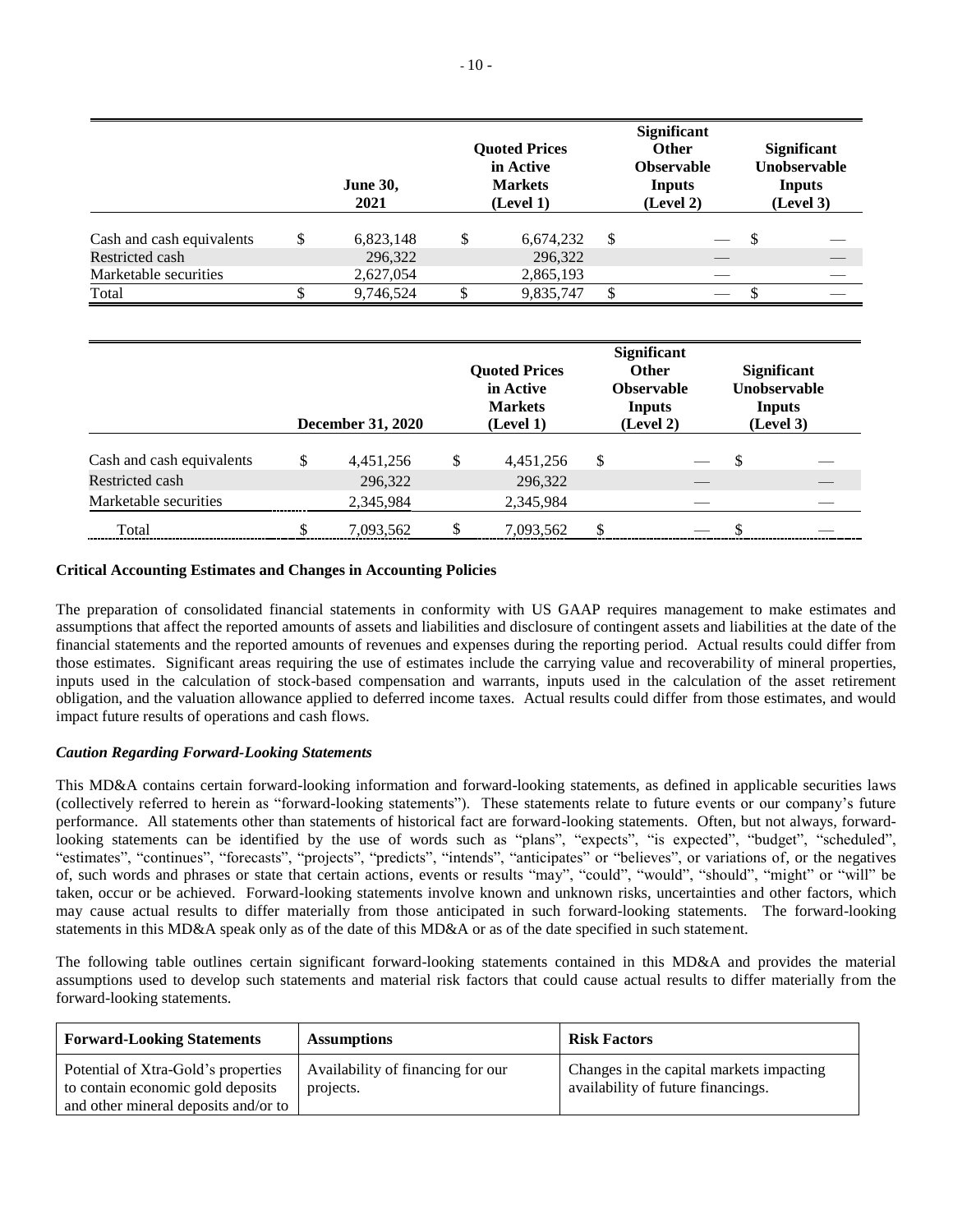| <b>Forward-Looking Statements</b>                                                                                    | <b>Assumptions</b>                                                                                                                                                                                                                                                                                                                                                                                                                                                                                                                                                                                                                                                                                                                  | <b>Risk Factors</b>                                                                                                                                                                                                                                                                                                                                                                                                                                                                                                                                                                                                                                                                                                                                                                              |  |  |  |
|----------------------------------------------------------------------------------------------------------------------|-------------------------------------------------------------------------------------------------------------------------------------------------------------------------------------------------------------------------------------------------------------------------------------------------------------------------------------------------------------------------------------------------------------------------------------------------------------------------------------------------------------------------------------------------------------------------------------------------------------------------------------------------------------------------------------------------------------------------------------|--------------------------------------------------------------------------------------------------------------------------------------------------------------------------------------------------------------------------------------------------------------------------------------------------------------------------------------------------------------------------------------------------------------------------------------------------------------------------------------------------------------------------------------------------------------------------------------------------------------------------------------------------------------------------------------------------------------------------------------------------------------------------------------------------|--|--|--|
| become near-term and/or low-cost<br>producers                                                                        | Actual results of our exploration,<br>resource goals, metallurgical testing,<br>economic studies and development<br>activities will be favourable.<br>Operating, exploration and<br>development costs will be consistent<br>with our expectations.<br>Ability to retain and attract skilled<br>staff.<br>All requisite regulatory and<br>governmental approvals will be<br>received on a timely basis on terms<br>acceptable to Xtra-Gold, including<br>development of any deposit in<br>compliance with Ghanaian mining<br>law.<br>Social engagement and local<br>acceptance of our projects.<br>Economic, political and industry<br>market conditions will be favourable.                                                         | Uncertainties involved in interpreting<br>geological data and confirming title to<br>acquired properties.<br>Possibility of future exploration results,<br>metallurgical test work, economic studies<br>and development activities will not be<br>consistent with our expectations.<br>Variations from the technical reports.<br>Increases in costs, environmental<br>compliance and changes in environmental,<br>local legislation and regulation, community<br>support and the political and economic<br>climate.<br>Price volatility of gold and other associated<br>commodities impacting the economics of our<br>projects.                                                                                                                                                                  |  |  |  |
| Potential to expand the NI 43-101<br>resources on Xtra-Gold's existing<br>projects and achieve its growth<br>targets | Availability of financing.<br>Actual results of our exploration,<br>resource goals, metallurgical testing,<br>economic studies and development<br>activities will be favourable.<br>NI 43-101 technical reports are correct<br>and comprehensive.<br>Operating, exploration and<br>development costs will be consistent<br>with our expectations.<br>Ability to retain and attract skilled<br>staff.<br>All requisite regulatory and<br>governmental approvals will be<br>received on a timely basis on terms<br>acceptable to Xtra-Gold.<br>Social engagement and local<br>acceptance of our projects.<br>Economic, political and industry<br>market conditions will be favourable.<br>Continuance of gold recovery<br>operations. | Changes in the capital markets impacting<br>availability of future financings.<br>Uncertainties involved in interpreting<br>geological data and confirming title to<br>acquired properties.<br>Possibility of future exploration results,<br>metallurgical test work, economic studies<br>and development activities will not be<br>consistent with our expectations.<br>Variations from the technical reports.<br>Increases in costs, environmental<br>compliance and changes in environmental,<br>local legislation and regulation, community<br>support and the political and economic<br>climate.<br>Price volatility of gold and other associated<br>commodities impacting the economics of our<br>projects.<br>Continued cooperation of government bodies<br>to conduct placer operations. |  |  |  |
| Ability to meet working capital<br>needs for fiscal 2021                                                             | Operating and exploration activities<br>and associated costs will be consistent<br>with our current expectations.<br>Capital markets and financing<br>opportunities are favourable to Xtra-                                                                                                                                                                                                                                                                                                                                                                                                                                                                                                                                         | Changes in the capital markets impacting<br>availability and timing of future financings<br>on acceptable terms.<br>Increases in costs, environmental<br>compliance and changes in environmental,                                                                                                                                                                                                                                                                                                                                                                                                                                                                                                                                                                                                |  |  |  |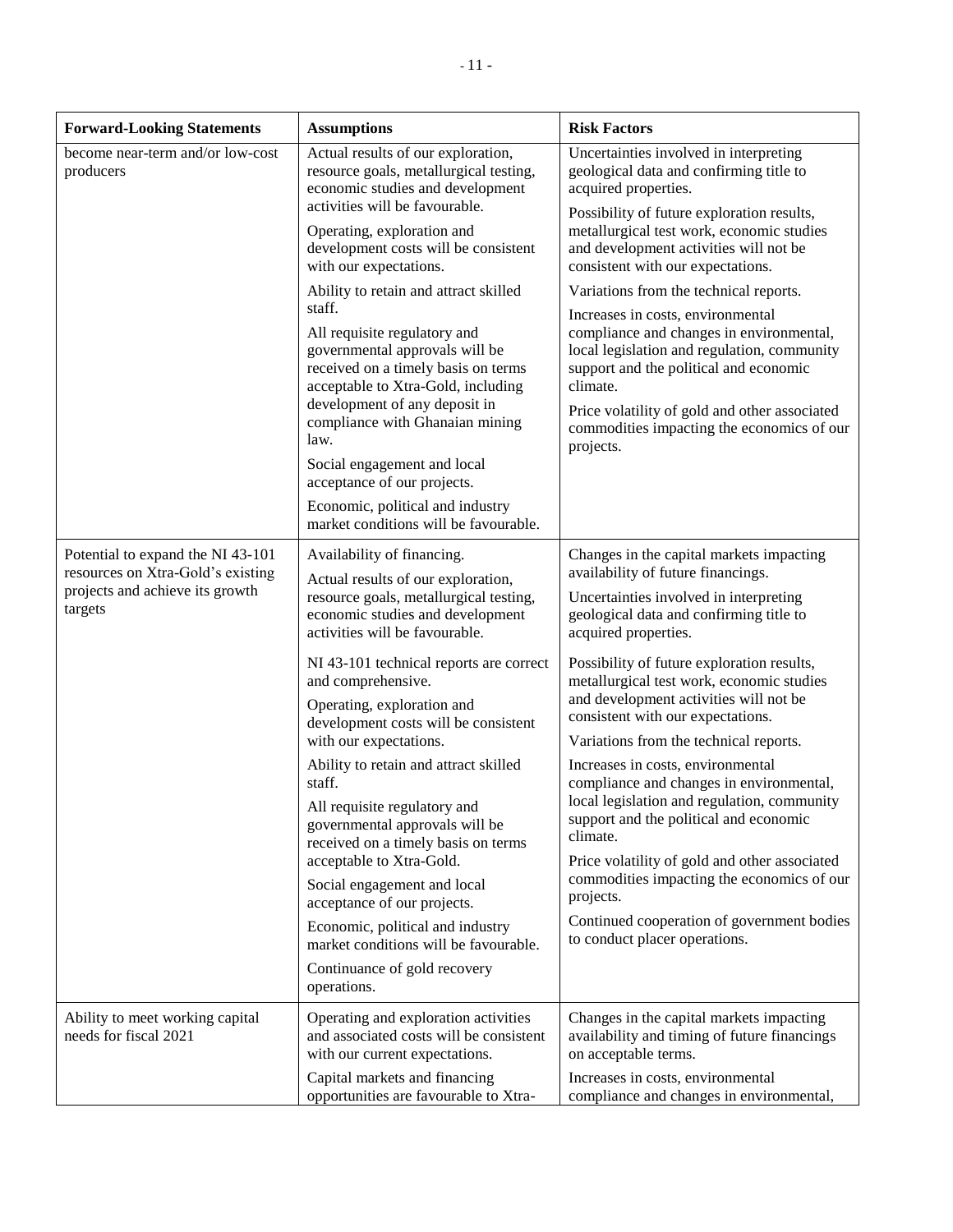| <b>Forward-Looking Statements</b>                                                                                                                                                                            | <b>Assumptions</b>                                                                                                                                 | <b>Risk Factors</b>                                                                                                                                                                                                                                                                                                                                                                                                                                                                                                                             |
|--------------------------------------------------------------------------------------------------------------------------------------------------------------------------------------------------------------|----------------------------------------------------------------------------------------------------------------------------------------------------|-------------------------------------------------------------------------------------------------------------------------------------------------------------------------------------------------------------------------------------------------------------------------------------------------------------------------------------------------------------------------------------------------------------------------------------------------------------------------------------------------------------------------------------------------|
|                                                                                                                                                                                                              | Gold.<br>Sale of any investments, if warranted,<br>on acceptable terms.<br>Xtra-Gold continues as a going                                          | other local legislation and regulation.<br>Adjustments to currently proposed operating<br>and exploration activities.<br>Price volatility of gold and other                                                                                                                                                                                                                                                                                                                                                                                     |
|                                                                                                                                                                                                              | concern.                                                                                                                                           | commodities impacting sentiment for<br>investment in the resource markets.                                                                                                                                                                                                                                                                                                                                                                                                                                                                      |
| Plans, costs, timing and capital for<br>future exploration and development<br>of Xtra-Gold's properties including<br>the potential impact of complying<br>with existing and proposed laws<br>and regulations | Availability of financing for our<br>exploration and development<br>activities.                                                                    | Changes in the capital markets impacting<br>availability of future financings.<br>Uncertainties involved in interpreting<br>geological data and confirming title to<br>acquired properties.<br>Possibility of future exploration results,<br>metallurgical test work and economic studies<br>will not be consistent with our expectations.<br>Increases in costs, environmental<br>compliance and changes in environmental,<br>local legislation and regulation and political<br>and economic climate.                                          |
|                                                                                                                                                                                                              | Actual results of our exploration,<br>resource goals, metallurgical testing,<br>economic studies and development<br>activities will be favourable. |                                                                                                                                                                                                                                                                                                                                                                                                                                                                                                                                                 |
|                                                                                                                                                                                                              | Operating, exploration and<br>development costs will be consistent<br>with our expectations.                                                       |                                                                                                                                                                                                                                                                                                                                                                                                                                                                                                                                                 |
|                                                                                                                                                                                                              | Ability to retain and attract skilled<br>staff.                                                                                                    |                                                                                                                                                                                                                                                                                                                                                                                                                                                                                                                                                 |
|                                                                                                                                                                                                              | All requisite regulatory and<br>governmental approvals will be<br>received on a timely basis on terms<br>acceptable to Xtra-Gold.                  | Price volatility of gold and other<br>commodities impacting the economics of our<br>projects.                                                                                                                                                                                                                                                                                                                                                                                                                                                   |
|                                                                                                                                                                                                              | Economic, political and industry<br>market conditions will be favourable.                                                                          |                                                                                                                                                                                                                                                                                                                                                                                                                                                                                                                                                 |
| Management's outlook regarding<br>future trends                                                                                                                                                              | Availability of financing.<br>Actual results of our exploration,<br>resource goals, metallurgical testing,<br>economic studies and development     | Price volatility of gold and other<br>commodities impacting the economics of our<br>projects and appetite for investing in junior<br>gold exploration equities.                                                                                                                                                                                                                                                                                                                                                                                 |
|                                                                                                                                                                                                              | activities will be favourable.<br>Prices for gold and other commodities<br>will be favourable to Xtra-Gold.                                        | Possibility of future exploration results,<br>metallurgical test work, economic studies<br>and development activities will not be<br>consistent with our expectations.<br>Increases in costs, environmental<br>compliance and changes in economic,<br>political and industry market climate.                                                                                                                                                                                                                                                    |
|                                                                                                                                                                                                              | Government regulation in Ghana will<br>support development of any deposit.                                                                         |                                                                                                                                                                                                                                                                                                                                                                                                                                                                                                                                                 |
| Covid-19                                                                                                                                                                                                     | Actual results of our exploration, gold<br>recovery and continuity of operations.                                                                  | The first cases of Covid-19 were detected<br>much later in Ghana than other parts of the<br>world, and Government action has limited<br>incidence<br>of<br>transmission.<br>The<br>the<br>Company continues to monitor the potential<br>effects on its operations and is implementing<br>protocol to hopefully help in minimize its<br>impact. However, investors are cautioned<br>this is an evolving issue, and that there is not<br>guarantee the Company's protocols will be<br>effective.<br>Increased costs and reduced ability to access |
|                                                                                                                                                                                                              |                                                                                                                                                    | the properties could affect exploration                                                                                                                                                                                                                                                                                                                                                                                                                                                                                                         |